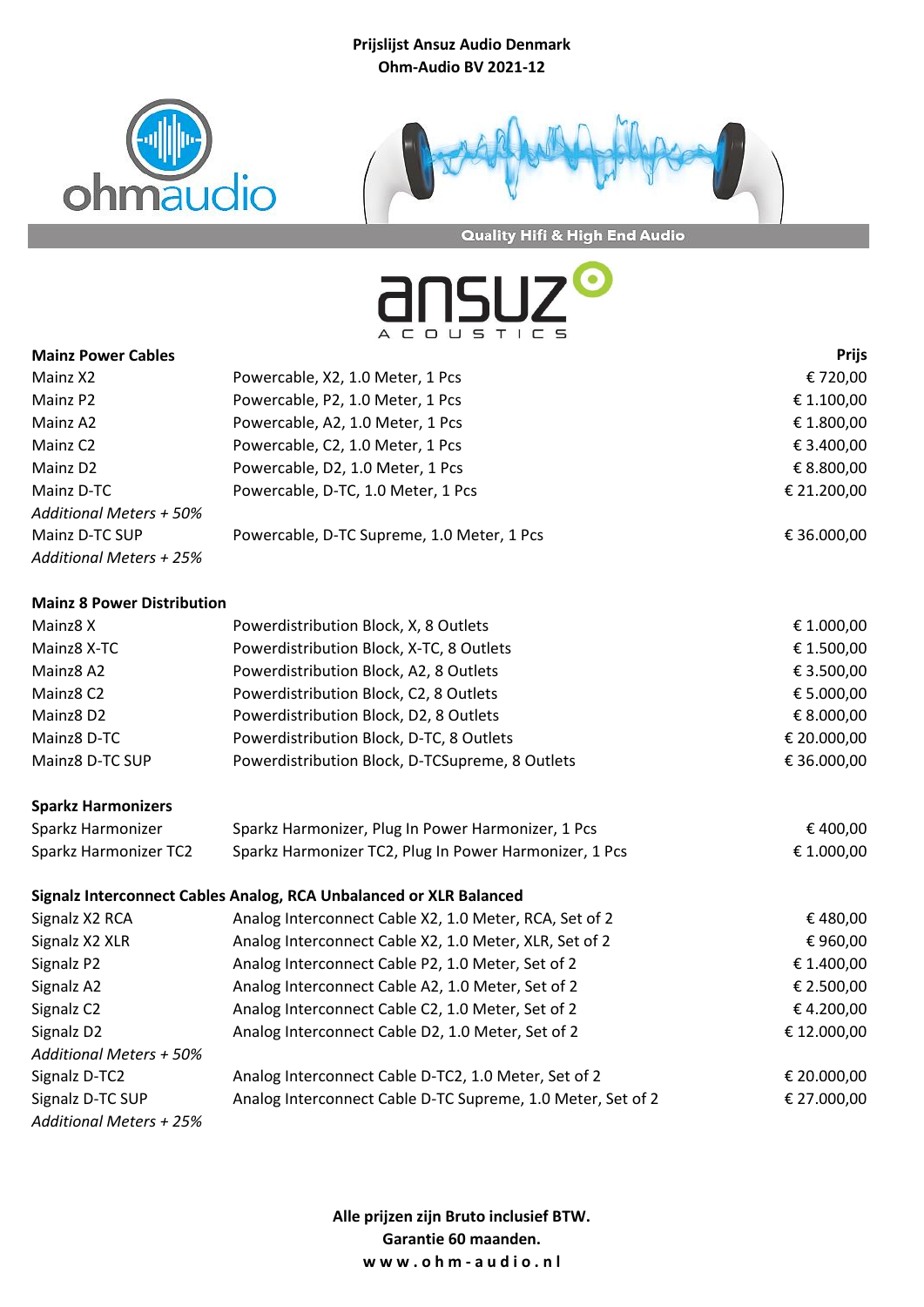| Ohm-Audio BV 2021-12                                                                                      |                                                                              |              |  |
|-----------------------------------------------------------------------------------------------------------|------------------------------------------------------------------------------|--------------|--|
|                                                                                                           | Signalz Tonearm Cables Analog, DIN, RCA Unbalanced or XLR Balanced           | <b>Prijs</b> |  |
| Signalz A2                                                                                                | Analog Tonearm Interconnect Cable A2, 1.25 Meter, Set of 2                   | € 2.500,00   |  |
| Signalz <sub>C2</sub>                                                                                     | Analog Tonearm Interconnect Cable C2, 1.25 Meter, Set of 2                   | €4.200,00    |  |
| Signalz D2                                                                                                | Analog Tonearm Interconnect Cable D2, 1.25 Meter, Set of 2                   | € 12.000,00  |  |
| <b>Additional Meters + 50%</b>                                                                            |                                                                              |              |  |
| Signalz D-TC2                                                                                             | Analog Tonearm Interconnect Cable D-TC2, 1.25 Meter, Set of 2                | € 20.000,00  |  |
| Signalz D-TC SUP                                                                                          | Analog Tonearm Interconnect Cable A2, 1.25 Meter, Set of 2                   | € 24.000,00  |  |
| <b>Additional Meters + 25%</b>                                                                            |                                                                              |              |  |
|                                                                                                           | Digitalz Interconnect Cables, AES/EBU XLR of SPDIF RCA/BNC                   |              |  |
| Digitalz X2                                                                                               | Digital Interconnect Cable X2, 1.00 m, 1 Pcs, (Not available in AES/EBU XLR) | € 300,00     |  |
| Digitalz P2                                                                                               | Digital Interconnect Cable P2, 1.00 m, 1 Pcs                                 | € 900,00     |  |
| Digitalz A2                                                                                               | Digital Interconnect Cable A2, 1.00 m, 1 Pcs                                 | € 1.500,00   |  |
| Digitalz C2                                                                                               | Digital Interconnect Cable C2, 1.00 m, 1 Pcs                                 | € 2.500,00   |  |
| Digitalz D2                                                                                               | Digital Interconnect Cable D2, 1.00 m, 1 Pcs                                 | €7.200,00    |  |
| <b>Additional Meters + 50%</b>                                                                            |                                                                              |              |  |
| Digitalz D-TC2                                                                                            | Digital Interconnect Cable D-TC2, 1.00 m, 1 Pcs                              | € 10.800,00  |  |
| Digitalz D-TC SUP                                                                                         | Digital Interconnect Cable D-TC Supreme, 1.00 m, 1 Pcs                       | € 14.400,00  |  |
| <b>Additional Meters + 25%</b>                                                                            |                                                                              |              |  |
| <b>Digitalz Ethernet Cables</b>                                                                           |                                                                              |              |  |
| Digitalz X2                                                                                               | Digital Ethernet Cable X2, 1.00 m, 1 Pcs                                     | € 640,00     |  |
| Digitalz A2                                                                                               | Digital Ethernet Cable A2, 1.00 m, 1 Pcs                                     | € 860,00     |  |
| Digitalz D2                                                                                               | Digital Ethernet Cable D2, 1.00 m, 1 Pcs                                     | € 2.160,00   |  |
| Digitalz D-TC2                                                                                            | Digital Ethernet Cable D-TC2, 1.00 m, 1 Pcs                                  | € 5.000,00   |  |
| Digitalz D-TC SUP                                                                                         | Digital Ethernet Cable D-TC Supreme, 1.00 m, 1 Pcs                           | € 6.600,00   |  |
| <b>Additional Meters + 25%</b>                                                                            |                                                                              |              |  |
| <b>Digitalz USB Cables</b>                                                                                |                                                                              |              |  |
| Digitalz X2                                                                                               | Digital USB Cable X2, 2.00 m, 1 Pcs                                          | €480,00      |  |
| Digitalz A2                                                                                               | Digital USB Cable A2, 2.00 m, 1 Pcs                                          | € 800,00     |  |
| Digitalz D2                                                                                               | Digital USB Cable D2, 2.00 m, 1 Pcs                                          | € 2.000,00   |  |
| Digitalz D-TC2                                                                                            | Digital USB Cable D-TC2, 2.00 m, 1 Pcs                                       | € 3.300,00   |  |
| Digitalz D-TC SUP                                                                                         | Digital USB Cable D-TC Supreme, 2.00 m, 1 Pcs                                | € 6.400,00   |  |
| <b>Powerbox (PSU) for Active Cables</b>                                                                   |                                                                              |              |  |
| Powerbox D2                                                                                               | Powerbox D2 for D2, D-TC & DTC Supreme Cables                                | €4.000,00    |  |
| Powerbox D-TC                                                                                             | Powerbox D-TC for D2, D-TC & DTC Supreme Cables                              | € 6.600,00   |  |
| Powerbox D-TC SUP                                                                                         | Powerbox D-TC Supreme for D2, D-TC & DTC Supreme Cables                      | € 12.000,00  |  |
| Powerswitch Ethernet Switches, 8 ports, built-in PowerBox Functionality for D-TC2 and D-TC Supreme Cables |                                                                              |              |  |
| PowerSwitch X-TC                                                                                          | Ethernet Switch X-TC, 8 Ports, PSU for Active Cables                         | € 2.000,00   |  |
| PowerSwitch A2                                                                                            | Ethernet Switch A2, 8 Ports, PSU for Active Cables                           | € 3.200,00   |  |
|                                                                                                           |                                                                              |              |  |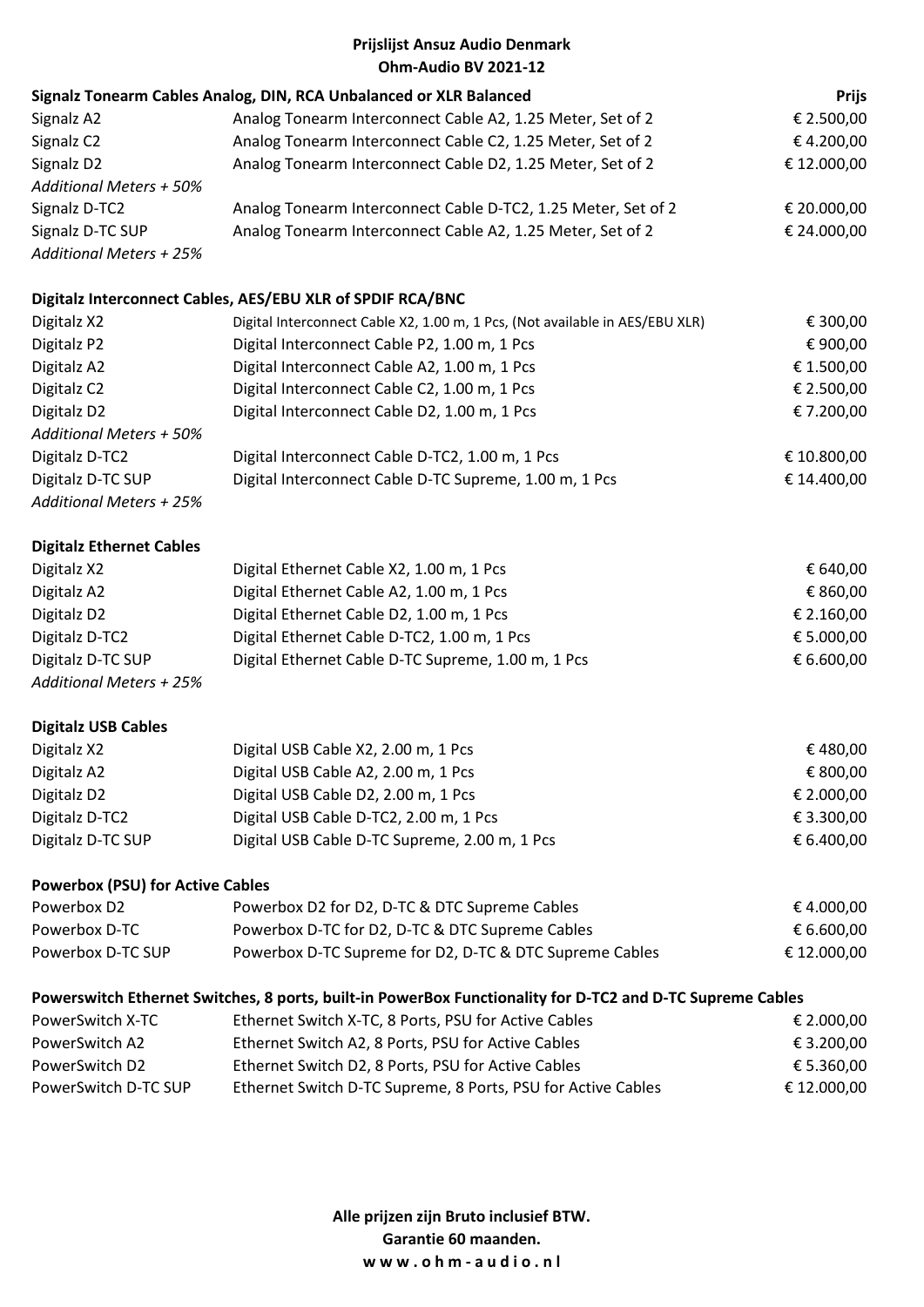| <b>Speakz Speaker Cables, Spades or Bananas</b> |                                                | <b>Prijs</b> |
|-------------------------------------------------|------------------------------------------------|--------------|
| Speakz X2                                       | Speaker Cables, X2, 2.00 m, Set of 2           | € 1.440,00   |
| Speakz P2                                       | Speaker Cables, P2, 2.00 m, Set of 2           | € 2.200,00   |
| Speakz A2                                       | Speaker Cables, A2, 2.00 m, Set of 2           | € 3.500,00   |
| Speakz C2                                       | Speaker Cables, C2, 2.00 m, Set of 2           | € 7.000,00   |
| Speakz D2                                       | Speaker Cables, D2, 2.00 m, Set of 2           | € 13.600,00  |
| Additional Meters + 35%                         |                                                |              |
| Speakz D-TC2                                    | Speaker Cables, D-TC2, 3.00 m, Set of 2        | € 34.600,00  |
| Speakz D-TC SUP                                 | Speaker Cables, D-TC Supreme, 3.00 m, Set of 2 | € 57.600,00  |
| Additional Meters + 25%                         |                                                |              |

#### **Jumperz Spade > Bananas**

| Jumperz X2    | Jumper Cables, X2, 0.40 m, Set of 4    | € 520,00    |
|---------------|----------------------------------------|-------------|
| Jumperz P2    | Jumper Cables, P2, 0.40 m, Set of 4    | € 1.000,00  |
| Jumperz A2    | Jumper Cables, A2, 0.40 m, Set of 4    | € 1.600,00  |
| Jumperz C2    | Jumper Cables, C2, 0.40 m, Set of 4    | € 2.800,00  |
| Jumperz D2    | Jumper Cables, D2, 0.40 m, Set of 4    | € 4.800,00  |
| Jumperz D-TC2 | Jumper Cables, D-TC2, 0.40 m, Set of 4 | € 14.000,00 |

### **RACK Hifi Rack, Titanium, Ultimate Resonance Control**

| Rack Titanium, Low, 120 mm, incl D2t Resonance Controllers<br>€ 9.200,00<br>Rack Low D2t<br>€ 9.840,00<br>Rack Titanium, Low, 120 mm, incl T2 Resonance Controllers<br>Rack Low T2<br>Rack Titanium, Low, 120 mm, incl T2 Supreme Resonance Controllers<br>€ 11.440,00<br>Rack Low T2 SUP<br>€9.760,00<br>Rack Titanium, Low, 265 mm, incl C2t Resonance Controllers<br>Rack Medium C2t<br>€ 11.200,00<br>Rack Titanium, Low, 265 mm, incl D2t Resonance Controllers<br>Rack Medium D2t<br>€ 11.840,00<br>Rack Titanium, Low, 265 mm, incl T2 Resonance Controllers<br>Rack Medium T2<br>Rack Titanium, Low, 265 mm, incl T2 Supreme Resonance Controllers<br>€ 13.440,00<br>Rack Medium T2 SUP<br>€ 11.760,00<br>Rack High C2t<br>Rack Titanium, Low, 382 mm, incl C2t Resonance Controllers<br>€ 13.200,00<br>Rack High D2t<br>Rack Titanium, Low, 382 mm, incl D2t Resonance Controllers | Rack Low C2t | Rack Titanium, Low, 120 mm, incl C2t Resonance Controllers | € 7.760,00  |
|---------------------------------------------------------------------------------------------------------------------------------------------------------------------------------------------------------------------------------------------------------------------------------------------------------------------------------------------------------------------------------------------------------------------------------------------------------------------------------------------------------------------------------------------------------------------------------------------------------------------------------------------------------------------------------------------------------------------------------------------------------------------------------------------------------------------------------------------------------------------------------------------|--------------|------------------------------------------------------------|-------------|
|                                                                                                                                                                                                                                                                                                                                                                                                                                                                                                                                                                                                                                                                                                                                                                                                                                                                                             |              |                                                            |             |
|                                                                                                                                                                                                                                                                                                                                                                                                                                                                                                                                                                                                                                                                                                                                                                                                                                                                                             |              |                                                            |             |
|                                                                                                                                                                                                                                                                                                                                                                                                                                                                                                                                                                                                                                                                                                                                                                                                                                                                                             |              |                                                            |             |
|                                                                                                                                                                                                                                                                                                                                                                                                                                                                                                                                                                                                                                                                                                                                                                                                                                                                                             |              |                                                            |             |
|                                                                                                                                                                                                                                                                                                                                                                                                                                                                                                                                                                                                                                                                                                                                                                                                                                                                                             |              |                                                            |             |
|                                                                                                                                                                                                                                                                                                                                                                                                                                                                                                                                                                                                                                                                                                                                                                                                                                                                                             |              |                                                            |             |
|                                                                                                                                                                                                                                                                                                                                                                                                                                                                                                                                                                                                                                                                                                                                                                                                                                                                                             |              |                                                            |             |
|                                                                                                                                                                                                                                                                                                                                                                                                                                                                                                                                                                                                                                                                                                                                                                                                                                                                                             |              |                                                            |             |
|                                                                                                                                                                                                                                                                                                                                                                                                                                                                                                                                                                                                                                                                                                                                                                                                                                                                                             |              |                                                            |             |
|                                                                                                                                                                                                                                                                                                                                                                                                                                                                                                                                                                                                                                                                                                                                                                                                                                                                                             | Rack High T2 | Rack Titanium, Low, 382 mm, incl T2 Resonance Controllers  | € 13.840,00 |
| Rack High T2 SUP<br>Rack Titanium, Low, 382 mm, incl T2 Supreme Resonance Controllers<br>€ 15.440,00                                                                                                                                                                                                                                                                                                                                                                                                                                                                                                                                                                                                                                                                                                                                                                                        |              |                                                            |             |

#### **SIGNALZ Interconnects for Naim Din <> Din 5pin**

| Signalz X Naim                 | Analog Interconnect Cable X2, 1.0 Meter, Naim Din<>Din, 1 Pcs | € 480.00   |
|--------------------------------|---------------------------------------------------------------|------------|
| Signalz A2 Naim                | Analog Interconnect Cable A2, 1.0 Meter, Naim Din<>Din, 1 Pcs | € 2.000.00 |
| <b>Additional Meters + 50%</b> |                                                               |            |
| Signalz D2 Naim                | Analog Interconnect Cable D2, 1.0 Meter, Naim Din<>Din, 1 Pcs | € 8.800.00 |
| <b>Additional Meters + 25%</b> |                                                               |            |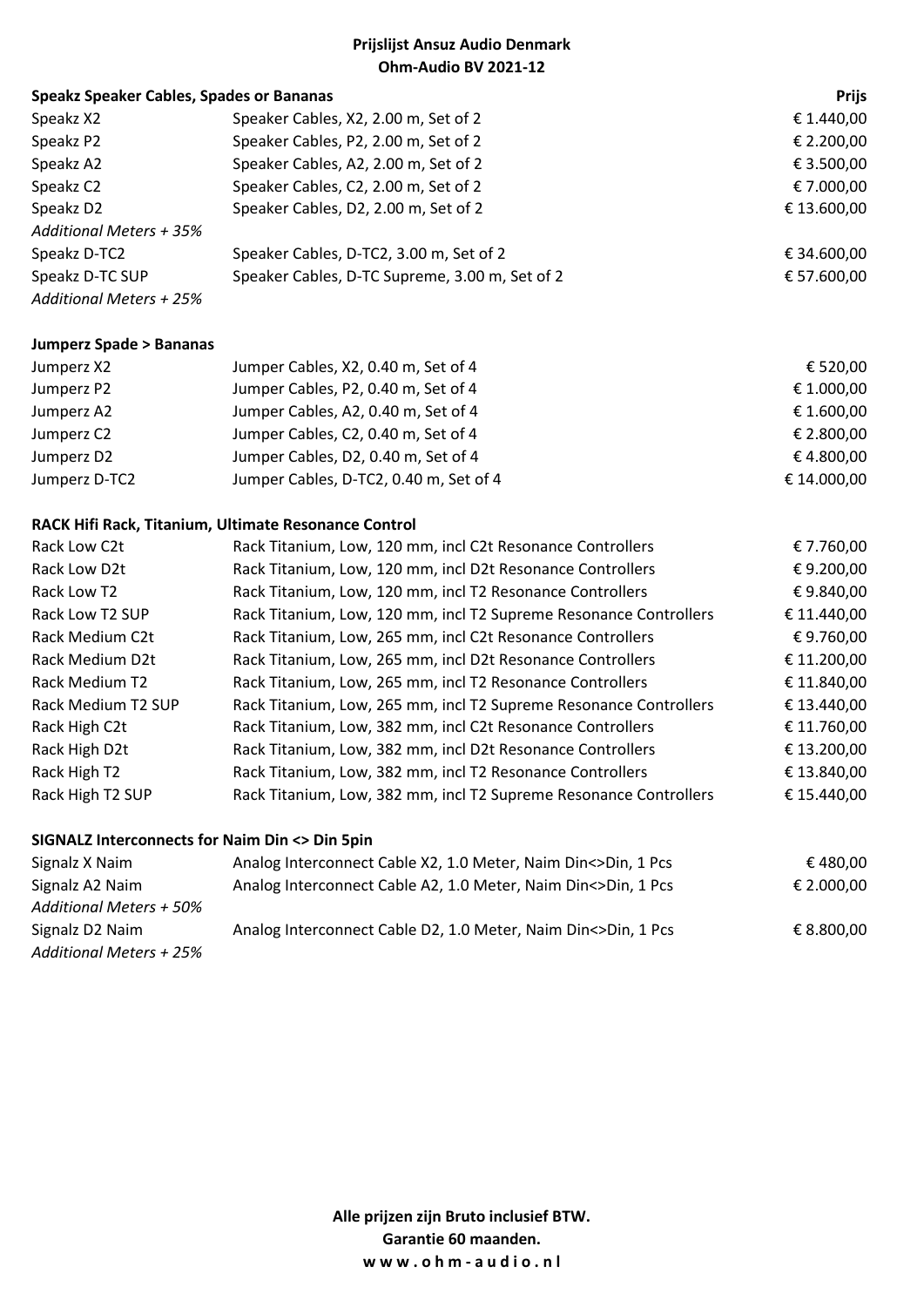|                                                  | Prijslijst Ansuz Audio Denmark                                                     |              |
|--------------------------------------------------|------------------------------------------------------------------------------------|--------------|
|                                                  | Ohm-Audio BV 2021-12                                                               |              |
| <b>Darkz Resonance Control</b>                   |                                                                                    | <b>Prijs</b> |
| Darkz Control C2t                                | Darkz C2t, Resonance Control / Decoupler, 1pcs                                     | € 280,00     |
| Darkz Control D2t                                | Darkz D2t, Resonance Control / Decoupler, 1pcs                                     | € 640,00     |
| Darkz Control T2                                 | Darkz T2, Resonance Control / Decoupler, 1pcs                                      | € 800,00     |
| Darkz Control T2 SUP                             | Darkz T2 Supreme, Resonance Control / Decoupler, 1pcs                              | € 1.200,00   |
| Darkz Resonance Control Adjustable               |                                                                                    |              |
| Darkz Control Adj C2t                            | Darkz Adj C2t, Adjustable Resonance Control / Decoupler, 1pcs                      | € 320,00     |
| Darkz Control Adj D2t                            | Darkz Adj D2t, Adjustable Resonance Control / Decoupler, 1pcs                      | € 740,00     |
| Darkz Control Adj T2                             | Darkz Adj T2, Adjustable Resonance Control / Decoupler, 1pcs                       | € 920,00     |
| Darkz Control Adj T2 SUP                         | Darkz Adj T2 Supreme, Adjustable Resonance Control /Decoupler, 1pcs                | € 1.380,00   |
| Darkz Resonance Control Cable Lifter             |                                                                                    |              |
| Darkz Control Lift C2t                           | Resonance Control Cable Lifter C2t, 1pcs                                           | € 320,00     |
| Darkz Control Lift D2t                           | Resonance Control Cable Lifter D2t, 1pcs                                           | € 740,00     |
| Darkz Control Lift T2                            | Resonance Control Cable Lifter T2, 1pcs                                            | € 920,00     |
| Darkz Control Lift T2 SUP                        | Resonance Control Cable Lifter T2 Supreme, 1pcs                                    | € 1.380,00   |
| <b>Darkz Resonance Control Record Stabilizer</b> |                                                                                    |              |
|                                                  | Darkz Control Rac Stab D-TC Resonance Control Record Stabilizer D-TC, 1pcs         | €4.000,00    |
| Darkz Control Rac Stab T2                        | Resonance Control Record Stabilizer T2, 1pcs                                       | € 5.400,00   |
|                                                  | Darkz Control Rac Stab T2 SUP Resonance Control Record Stabilizer T2 Supreme, 1pcs | € 6.700,00   |
| <b>Darkz Rezonator</b>                           |                                                                                    |              |
| Darkz Rezonator T2                               | Rezonator T2, Mechanical Resonance Stabilizer, 1pcs                                | € 3.600,00   |
| Darkz Rezonator T2 SUP                           | Rezonator T2 Supreme, Mechanical Resonance Stabilizer, 1pcs                        | €4.600,00    |
| <b>Darkz Feet</b>                                |                                                                                    |              |
| Darkz Feet 4 A                                   | Speakerfeet A2, 4mm, 8pcs                                                          | € 140,00     |
| Darkz Feet 6 A                                   | Speakerfeet A2, 6mm, 8pcs                                                          | € 140,00     |
| Darkz Feet 8 A                                   | Speakerfeet A2, 8mm, 8pcs                                                          | € 140,00     |
| <b>Darkz Ball</b>                                |                                                                                    |              |
| Darkz Ball Ceramic                               | Ceramic Ball for Darkz, 1pcs                                                       | € 12,00      |
| Darkz Ball Titanium                              | Titanium Ball for Darkz, 1pcs                                                      | € 16,00      |
|                                                  | Darkz Ball Tungsten (Wolfram) Tungsten (Wolfram) Ball for Darkz, 1pcs              | € 28,00      |
| <b>Sortz Anti Aerial Noise Reduction</b>         |                                                                                    |              |
| Sortz RB                                         | Sortz Anti Aerial Noise Reduction, RCA, BNC                                        | € 680,00     |
| Sortz Supreme RB                                 | Sortz Supreme Anti Aerial Noise Reduction, RCA, BNC                                | € 1.000,00   |
| Sortz Signature RB                               | Sortz Signature Anti Aerial Noise Reduction, RCA, BNC                              | € 1.400,00   |
| Sortz XUR                                        | Sortz Anti Aerial Noise Reduction, XLR-F, XLR-M, USB, RJ45                         | € 900,00     |
| Sortz Supreme XUR                                | Sortz Supreme Anti Aerial Noise Reduction, XLR-F, XLR-M, USB, RJ45                 | € 1.340,00   |
| Sortz Signature XUR                              | Sortz Signature Anti Aerial Noise Reduction, XLR-F, XLR-M, USB, RJ45               | € 1.800,00   |